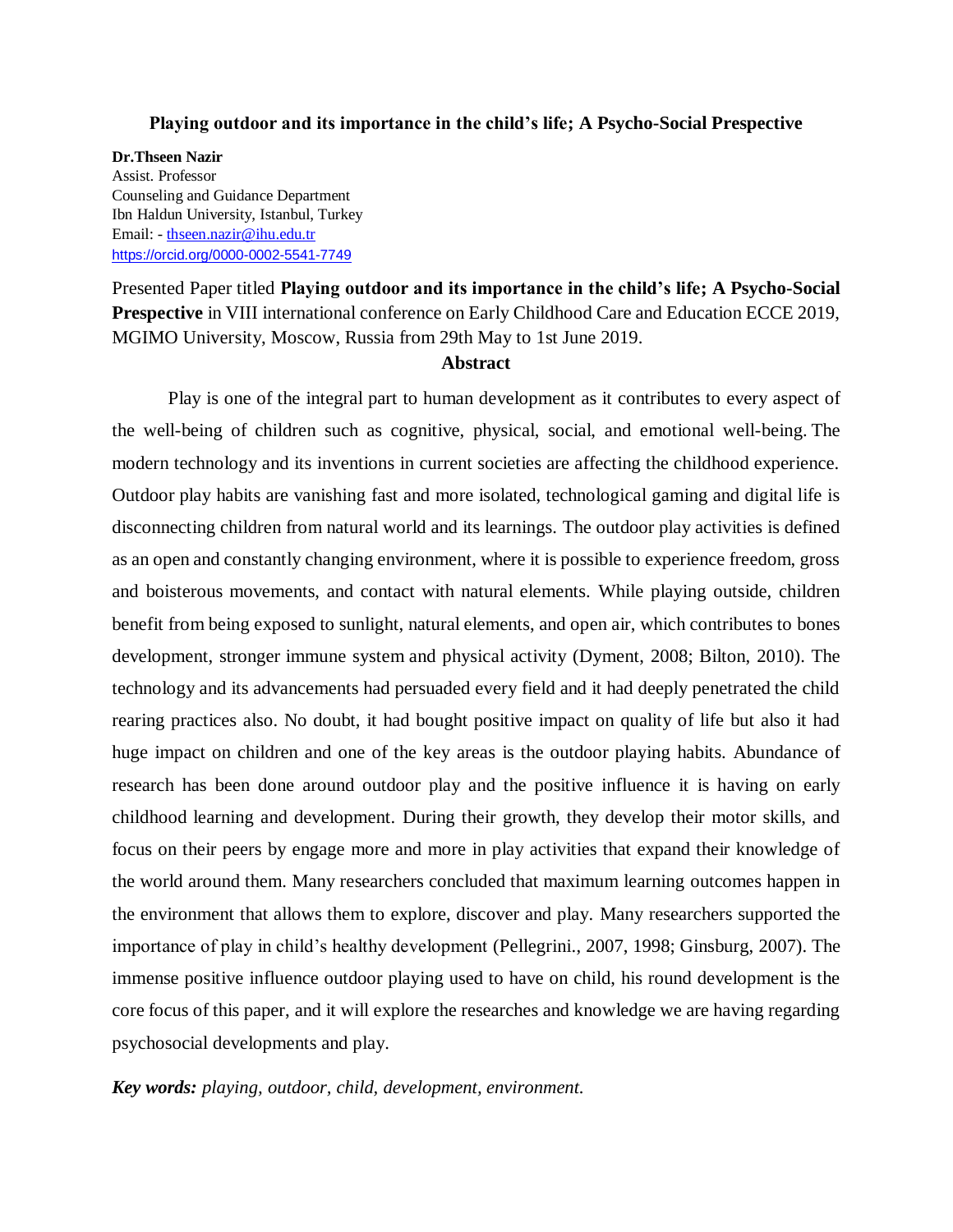## **Introduction**

After an average nine month journey inside the womb we humans come to this world prepared and nature equip us with all the necessary potentials which we need all along the life. These nine months, which we spend in a womb, not only grow us physically but also it is the preparation for our social, cognitive and psychological aspects of development. The genetic materials we receive from our parents determines our basic individuality and nurture too plays its key role by shaping this genetic material and molding it in a way that is necessary for the survival of human organism. Most of the genetic information beneath need stimulation in order to express and evolve. Play is one of the mode that act as a stimulation in order to provide a learning environment for the expressions of genetic materials beneath and future nurture learnings.

An integral part of every child's life is Play which every child loves. It stimulate different aspects in child such as imagination, social integration, creativity, and various other such behaviors. Play can be defined as "a range of voluntary, intrinsically motivated activities that are normally associated with pleasure and enjoyment" (Catherine, 1990). It can be consider as a rehearsal for real life events which are about to come in future. Play is an important element of growing-up for children. It is an innate instinct, which is inherit in every child and is enjoyable by every child. It plays a crucial role in children's learning as well as developmental process. The process of play is universal and flexible and there is no ways of play as wrong or right. There seem less types of play among children's and it is interesting to note down the similarities of play all across globe in old traditional child plays which differ only by names. The types of plays can be active or subdued, imaginative or exploratory, alone or involve others. The American Academy of Pediatrics explains that childhood play is "essential for helping children reach important social, emotional, and cognitive developmental milestones as well as helping them manage stress and become resilient" (Ginsburg, 2007). According to the Article 31 of the United Nations Convention on the Rights of the Child, it is not only a right for children to be engaged in play, but it is also a matter of equal opportunity for all children.

#### **Outdoor Play**

The outdoor play activities is defined as an open and constantly changing environment, where it is possible to experience freedom, gross and boisterous movements, and contact with natural elements. One of the key aspects that characterizes childhood is Outdoor play. The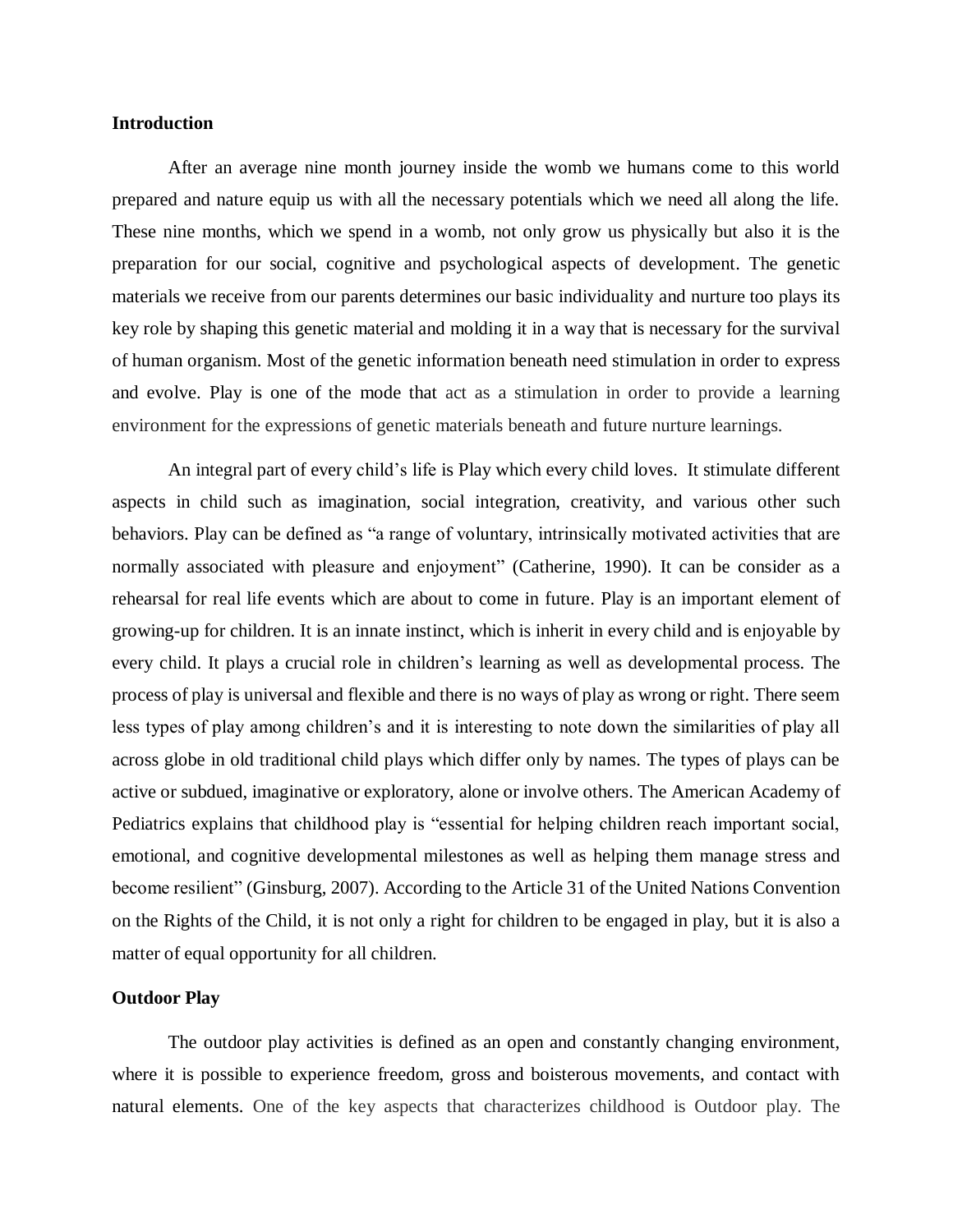exposure to the natural world through exploration, experimentation, motivation and manipulation of their senses is the important need of children's. Outdoor play provides variety of exposures to the natural world this opportunity helps them to develop and use their imagination and creativity. It also helps them and provide the opportunities of learning which in case of indoor classroom environment cannot provide. Outdoor play is not essential only for physical development of children has but also plays an essential role for cognitive health. Outdoor activities stimulates the physiological processes in the body such as stimulation of muscles through use of potable and stationary equipment's such as bat, balls, bicycles, etc. Most researchers including parents accepted the importance of outdoor play and its important role in children's healthy development (Clements, 2004). One of the first advocate and important pioneer was Friedrich Froebel (1782- 1852) who stressed on the importance of outdoor play in an early years setting (Riddall, 2002). According to him, the play in open field is important and has a pivotal role in developing children's imagination, which is connected with the healthy growth and successful learning. The outdoor play provide unique opportunities such as open access to space, weather, fresh air, stimulation to senses as well as muscles, social interaction and various such kind of opportunities to the children's (White, 2014).

# **Outdoor Play and its Psychosocial Perspective**

Nature provides enormous opportunities for children to develop their cognitive skills and it provide an impetus to their inborn curiosity. Many developmentalists try to establish a substantial relationship between nature and cognitive development of child (Kuo, 1998; Wells, 2000). Children's whose houses are surrounded by greenery and provided more greenness had the highest levels of cognitive functioning was found in one of the longitudinal study (Wells, 2000). Another research compared two group of children's one who lived in urban settings and another in villages where houses surrounded with green environment. The research found that children's surrounded with green environment had more chances for outdoor play and evaluated that green environment plays an important role in social and cognitive development of the children (Taylor, 1998). In another research, the researcher evaluated that the experiences at early age with nature could provide important and significant role in cognitive development of child (Kahn, 1999). A study found also that a simple passive interaction with green environment plays a significant role in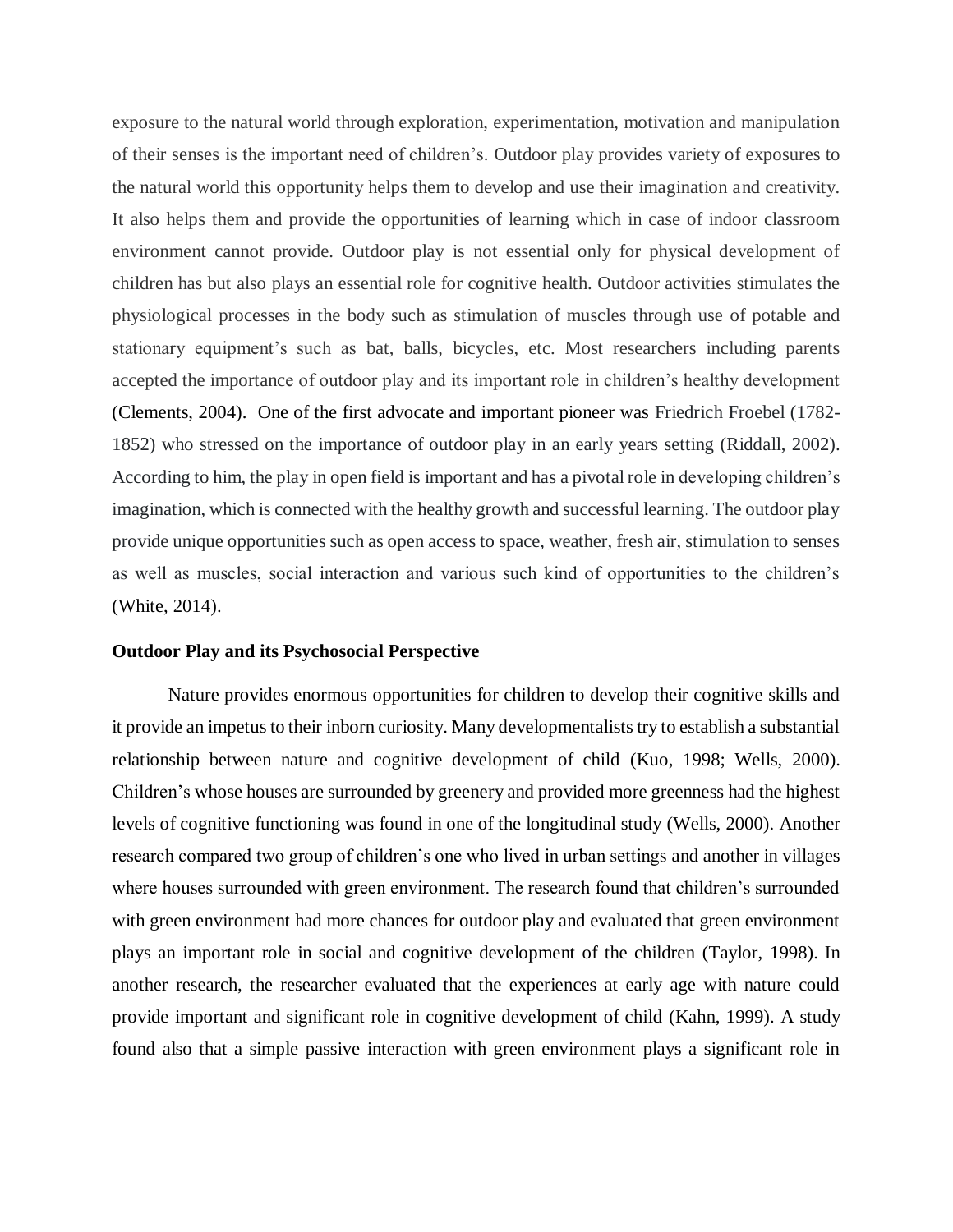increasing relaxation, reducing stress and improve cognitive functions (Bailie, 2012; Kaplan, 1973).

Researches agreed that nature and nurture based interaction activities helps in developing attention skills in children's (Cimprich, 1990; Faber, 2001; Hartig, 1991; Grahn,1997; Wells, 2000). A cross sectional study compared children from two groups in Sweden. The children's who attended preschool based on nature where students had free access to nature and emphases is more on outdoor activities regardless of weather conditions. Second group consists of urban school children where they play in manmade playground is not in much contact with nature. They found and concluded that children in first group who plays in natural environment develop better motor coordination skills and are having higher attention and concentration abilities (Grahn,1997). Therefore, the researches suggests that through the interaction between nature and nurture based activities help children to develop attention functioning abilities and other various cognitive skills.

At the early age through play, children interact with their immediate environment and with play; they interact with peers and adults. Through this interaction with different contenders, they develop social skills by unstructured or structured activities of play (Brown, 2009). The social relationships they learn and develop during these activities provide them many benefits such as caring, controlling, and regulating emotions with peers (Cohen, 2001). Such kind of positive social interactions and role playing activities cultivate prosocial behavior among children and with the help of peers and teachers, they learn to share and cooperate with each other that plays a pivotal role for cultivation of prosocial behavior (Spivak, 2011). During the period of preschool stage children shows advances in social-emotional competence (Coplan, 2009). They tend to shows decrease in egocentric behavior and shows understanding of others by behavior such as sharing, helping and other various prosocial behaviors with their peers (Eisenberg, 2006). In early childhood, play activities and such social interactions with the peers provide the platform for children to develop, strengthen, practice prosocial behavior (Acar, 2012). In addition to prosocial behavior, children develop cognitive skills by playing in natural environment and they learn and engage with their world (Milteer, 2011).

There are five stages in emotional maturation in children was revealed by David Krathwohl et al(Kellert, 2005). One among these five stages is valuing and the explained valuing as the ability or attribute importance or worth to ideas, situation or information reflecting a clear and consistent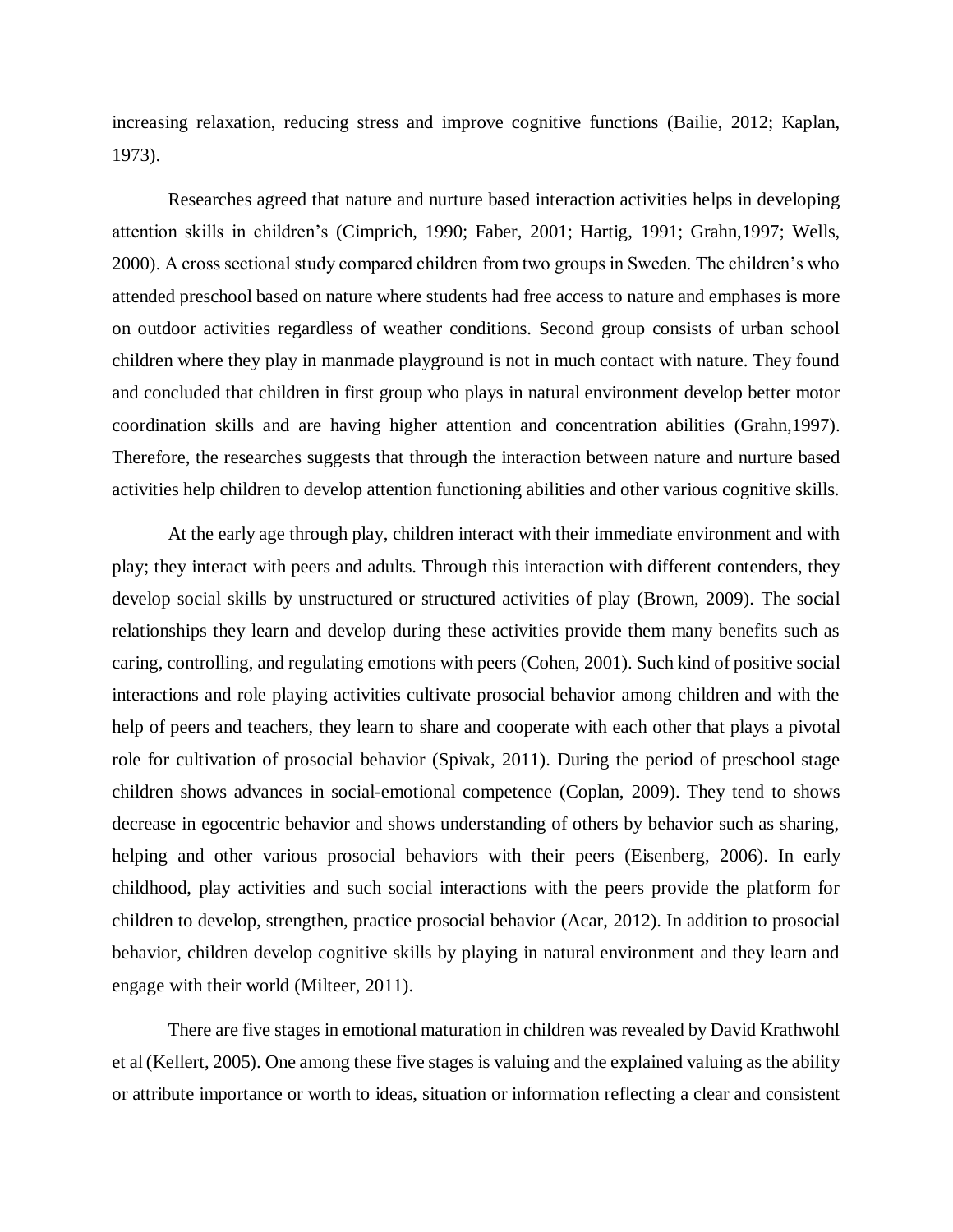set of preferences and commitments" (Kellert, 2005). Therefore, according to this statement, the development of childes knowledge regarding nature and others develops through interaction of child with nature and development of prosocial behavior towards nature takes place (Thompson, 2008). Through pretend play and other nature-based activities, children develop prosocial behavior towards peers (Acar, 2012). A study concluded that witnessing a creature either animal or plant being damaged may be the reason of getting fostered motivation to protect and take care of nature and also develop empathy towards nature (Cheng,2012). Another study found that children scored higher on a measure of empathy who had close relationship and strong attachment to their pets then who had weak relationship to their pets (Poresky, 1990). This research also concluded that children might learn empathy from animals by staying connected with them in nature-based activities. In addition, researchers suggest that caring about nature and commitment to protect it may increase by having experience with nature (Schultz, 2002). Natural settings also provide an important opportunity for children in terms of use of spaces (Coley, 1997). Natural environment help children to develop and promote social interactions and therefore children in urban cities may not have informal social interactions due to lack of natural settings but on the another hand children living in natural and greener settings have constant touch with nature and have frequent and free social interactions (Louv, 2008; Kellert, 2005). In nutshell, outdoor activities in natural settings provide abundant opportunities for children to develop social and prosocial behaviors towards nature and peers.

Children scaffold their early knowledge as they begin to question and explore their environment. They develop new concept of learning by restructuring early knowledge or by gaining new knowledge. Through interaction, nature provides huge opportunities to learn new concepts and learnings by direct activities or teacher directed activities. For example, children in North America learns to understand practical things by observing and interacting with nature in natural settings such as butterflies fly in the day and moths at night, observe and identifying living organisms and their living feature. Children's curiosity and exploratory play enhance their causality development (Schulz, 2007). In addition, this kind of exploratory play helps children to develop exploratory inquiry skills. In such kind of exploratory natural environment they have opportunity to develop scientific temper of inquiry skills such as questioning about difference between humans and animals, relation of humans with nature and understanding of natural phenomenon, there cause and effect relationships.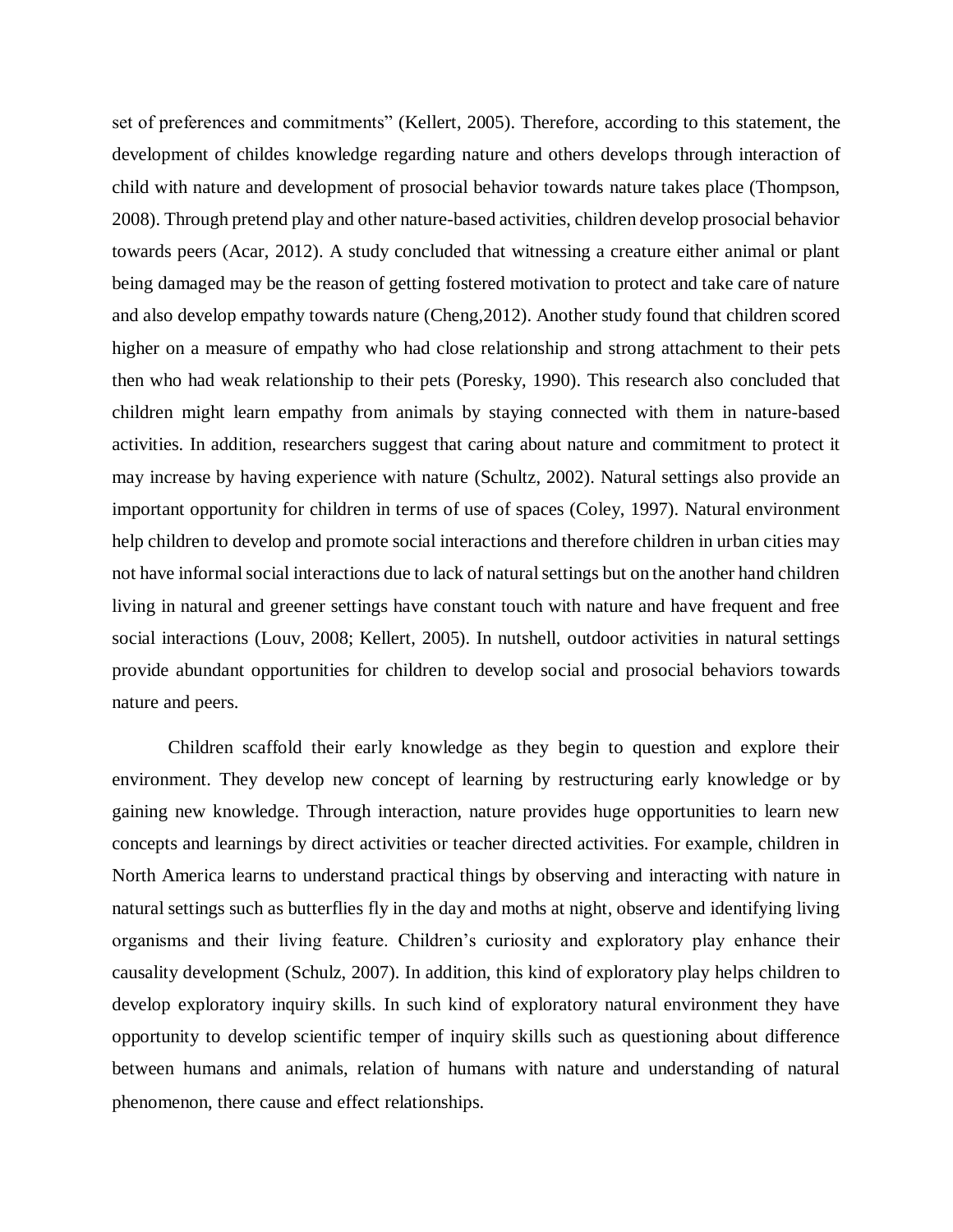During outdoor play, children should have the opportunity to experiment moments of failure and success, learning by trial and error. If we try to prevent all risky situations, children will not know how to deal with unpredictable environments and will lack the necessary confidence to overcome challenges in an autonomous way. The environment created outside can offer interesting conditions for children and adults to show different aspects of their personality, which normally do not emerge during the time indoors. Outdoor play allows for a deeper knowledge about children, facilitating a more adequate educational intervention from the adult (Maynard, 2013). Likewise, less conflict occur during outdoor play and children tend to cooperate more with each other (McClain, 2015). The characteristics of the space (open and unpredictable) enable the development of joint goals between children, leading to experiences of companionship among peers. During outdoor play, children become teachers and learners, sharing their knowledge and skills to accomplish different tasks or challenges. In this process of cooperation, it is possible to develop empathy, as children begin to understand other's people feelings and needs. The crucial difference about socialization in the outdoor environment is that opportunities for interaction happen in a gradual way, giving children the possibility to choose the moments to connect with others or to play individually, without having to continually run into each other as it so often happens in close and exiguous rooms.

# **Conclusion**

Changes in current societies are affecting childhood experiences. Time for outdoor play is diminishing, contributing to sedentary lifestyles and disconnected from the natural world. The outdoor environment offers unique stimulus that capture children's attention and interest. Natural stuff like the one sticks, rocks, flowers, soil, water, etc., are explored with curiosity and drive to learn, as they offer countless possibilities for play. Natural elements are open-ended materials, that can respond to children's imagination and needs (White, 2008).

The need to guarantee that children have the possibility to play outside, facing adventures and challenges, without being constantly engaged in activities controlled by adults is a recent concern for most western societies. We have evolved to a more modern, technological, and globalized world but, in the process, we lost habits and experiences that influence our quality of life. One of the major challenges of present and future generations may be the need to find a balance between an increasingly "busy" society and the preservation of experiences of well-being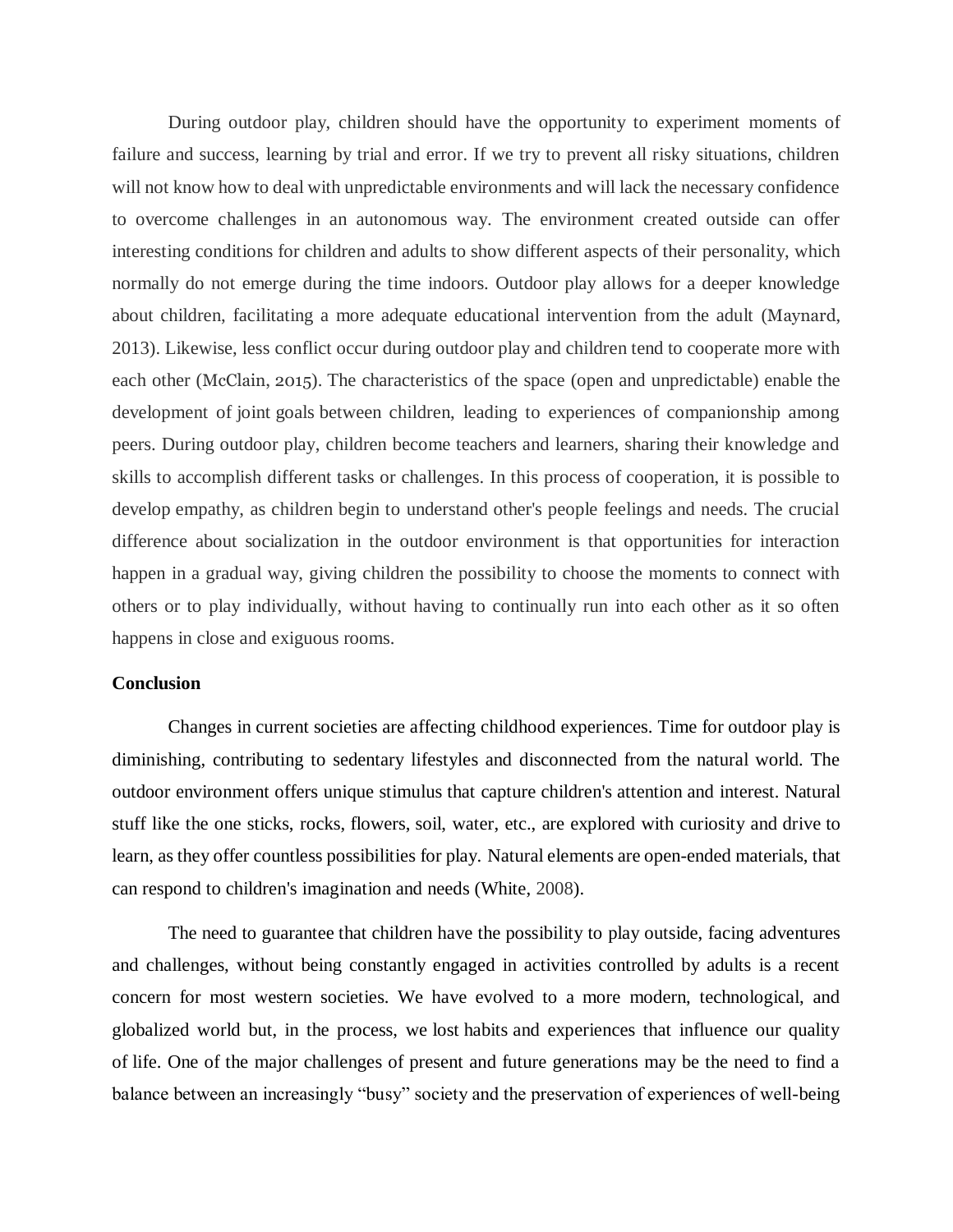and connection to the world. The educational settings have an important role in this process, guarantying that during the first years of life children have the means and opportunities to develop a positive self-esteem, curiosity and motivation about learning and good socialization skills. The quality experienced in education services may help the child to overcome vulnerabilities related to other contexts (e.g. poverty, low levels of parents' education). Opportunities to contact with Nature, deal with risks, and socialize with peers and adults in a responsive and caring environment will contribute to quality educational experiences, influencing children's motivation and enthusiasm about learning and school.

The valorization of early years and outdoor play can be understood as a mean to promote healthier lifestyles, acknowledging that today's children will be the adults of tomorrow. Parents, educators, and policy makers should work to promote better childhood experiences, guarantying that children's interests are considered in urban and school planning as well as at home. Without ignoring the slow rhythm of practices transformation, it is important to instigate educational settings to promote outdoor play, considering the amount of time that children spent in school and the impact of those experiences for learning and development.

With these ideas in mind, this testimony aims to highlight the importance of outdoor play in natural environments for children's learning and development and to inspire and challenge others to take advantage of the opportunities that the outdoor environment can offer.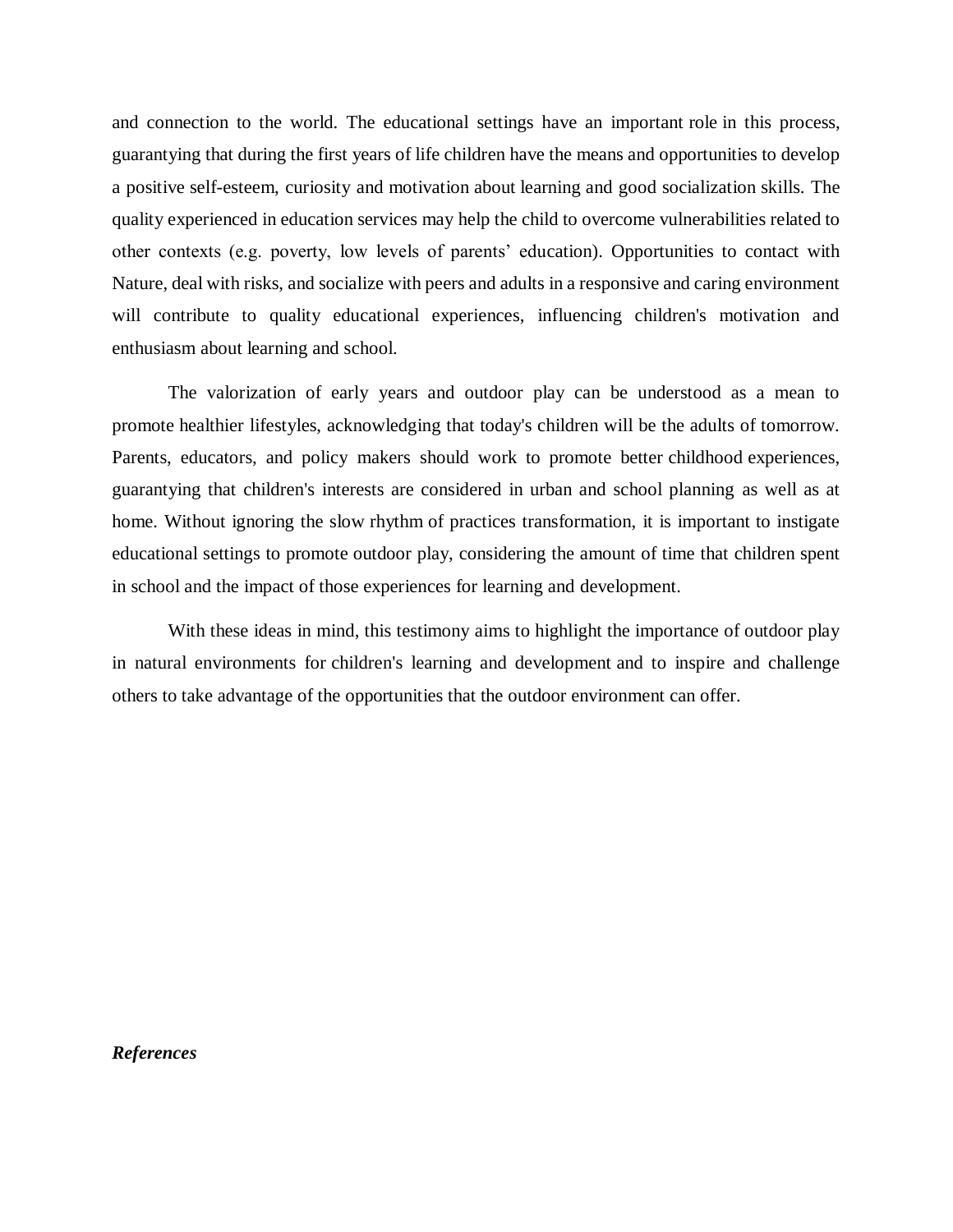Acar, I. H., & Torquati, J. (2012, November). Prosocial Behavior Exhibited in Preschoolaged Children through Nature-based Activities. Paper session presented at the annual meeting of Midwestern Educational Research Association, Evanston, IL.

Bailie, P. E. (2012). Connecting children to nature: A multiple case study of nature center Preschools (Doctoral dissertation, University of Nebraska-Lincoln). Retrieved from http://digitalcommons.unl.edu/teachlearnstudent/24

Bilton. H., (2010). Outdoor learning in the early years. Management and innovation Routledge, Oxon.

Brown, S. (2009). Play: How it shapes the brain, Opens the Imagination, and Invigorates the Soul. New York, NY: Penguin Group.

Cheng, J. C.-H., & Monroe, M. C. (2012). Connection to nature: Children's affective attitude toward nature. Environment and Behavior, 44, 31-49. doi:10.1177/0013916510385082.

Cimprich, B. E. (1990). Attentional fatigue and restoration in individuals with cancer. Unpub-lished doctoral dissertation, University of Michigan, Ann Arbor.

Clements, R. (2004). An investigation of the status of outdoor play. Contemporary Issues in Early Childhood, 5(1).

Cohen, S. (2001). Social Relationships and Susceptibility to the Common Cold. In C. D. Ryff, & B. H. Singer, Emotion, Social Relationships, and Health (pp. 221-242). New York, NY: Oxford University Press.

Coley, R., & Kuo, F. E. (1997). Where does community grow? The social context created by nature in urban public housing. Environment & Behavior, 29(4), 468.

Coplan, R. J., & Arbeau, K. A. (2009). Peer Interactions and Play in Early Childhood. In K. H. Rubin, W. M. Bukowski, & B. Laursen, Handbook of Peer Interactions, Relationships, and Groups (pp. 143-161). New York, NY: The Guilford Press.

Dyment, J (2008). Bell Grounds for movement: green school grounds as sites for promoting physical activity Health Education Research, 23, pp. 952-962.

Eisenberg, N., Fabes, R. A., & Spinrad, T. L. (2006). Prosocial Development. In W. Damon, R. M. Lerner (Series Ed.), & N. Eisenberg (Vol. Ed.), Handbook of child psychology: Vol.3. Social, emotional, and personality development (pp. 6th ed., pp. 646-718). New York: Wiley.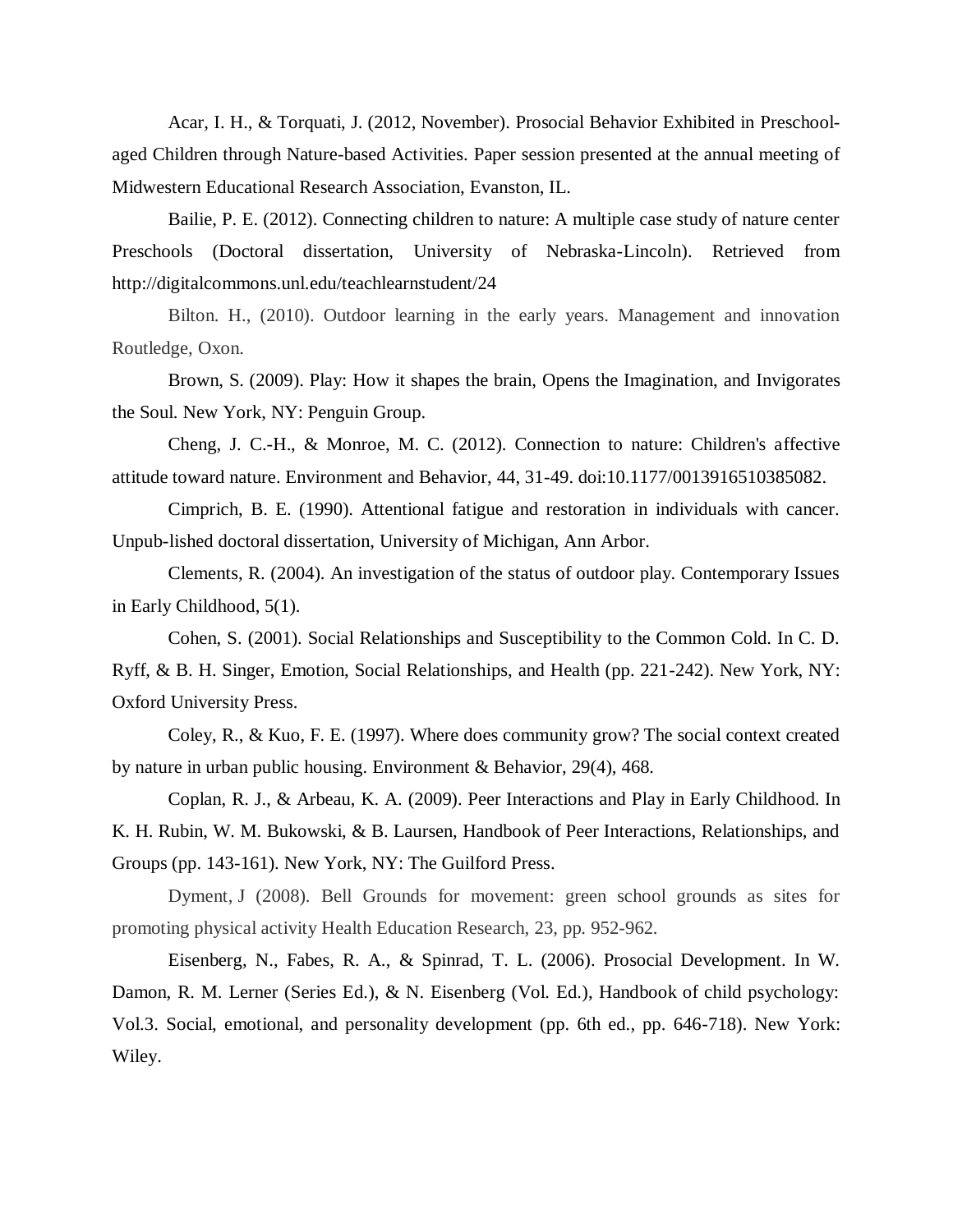Faber Taylor, A. F., Kuo, F., & Sullivan, W. (2001) Coping with ADD: The Surprising Connection to Green Play Settings. *Environment and Behavior*, 33(1), 54.

Garvey & Catherine. (1990). Play: The Developing Child Series. Cambridge, MA: Harvard University Press 7.

Ginsburg, Golda S. & Kingery, J.N., (2007) "Evidence-based practice for childhood anxiety disorders." Journal of Contemporary Psychotherapy.

Grahn, P., Mårtensson, F., Lindblad, B., Nilsson,P., & Ekman, A. (1997). Ute på dagis [Outdoors at daycare]. Stad och Land [City and country], No. 145. Hässleholm, Sweden: Norra Skåne Offset.

Hovland, M. R., Gapp, S. C., & Theis, B. L. (2011). Look: Examining the concept of learning to at print. Reading Improvement, 48(3), 128-138.

Howes, C., & Ritchie, S. (2002). A Matter of Trust: Connecting Teachers and Learners in the Early Childhood Classroom. New York, NY: Teachers College Press.

Kahn, P. H., Jr. (1999). The human relationship with nature: Development and culture. Cambridge, MA: MIT Press.

Kaplan, R. (1973). Some psychological benefits of gardening. Environment and Behavior, 5 (2), 145-162.

Kellert, S. R. (2005). Building for Life: Designing and Understanding the Human-Nature Connection. Washington, DC: Island Press.

Knight, S. (2009). Forest schools and outdoor learning in the early years. London: Sage.

Kuo F. E., Bacaicoa, M., & Sullivan W.C. (1998). Transforming inner-city landscapes: Trees, sense of safety, and preference. Environment and Behavior, 30(1), 28-59.

Louv, R. (2008). Last child in the woods: Saving our children from nature-deficit disorder. Chapel Hill, NC: Algonquin Books.

Maynard, T. Waters, J. & Clement (2013). Child-initiated learning, the outdoor environment and the "underachieving" child Early Years, 33.

McClain,C., Vandermaas-Peeler.(2015).Social contexts of development in natural outdoor environments: children's motor activities, personal challenges and peer interactions at the river and the creek. J Adventure Education Outdoor Learn, 16, pp. 31-48.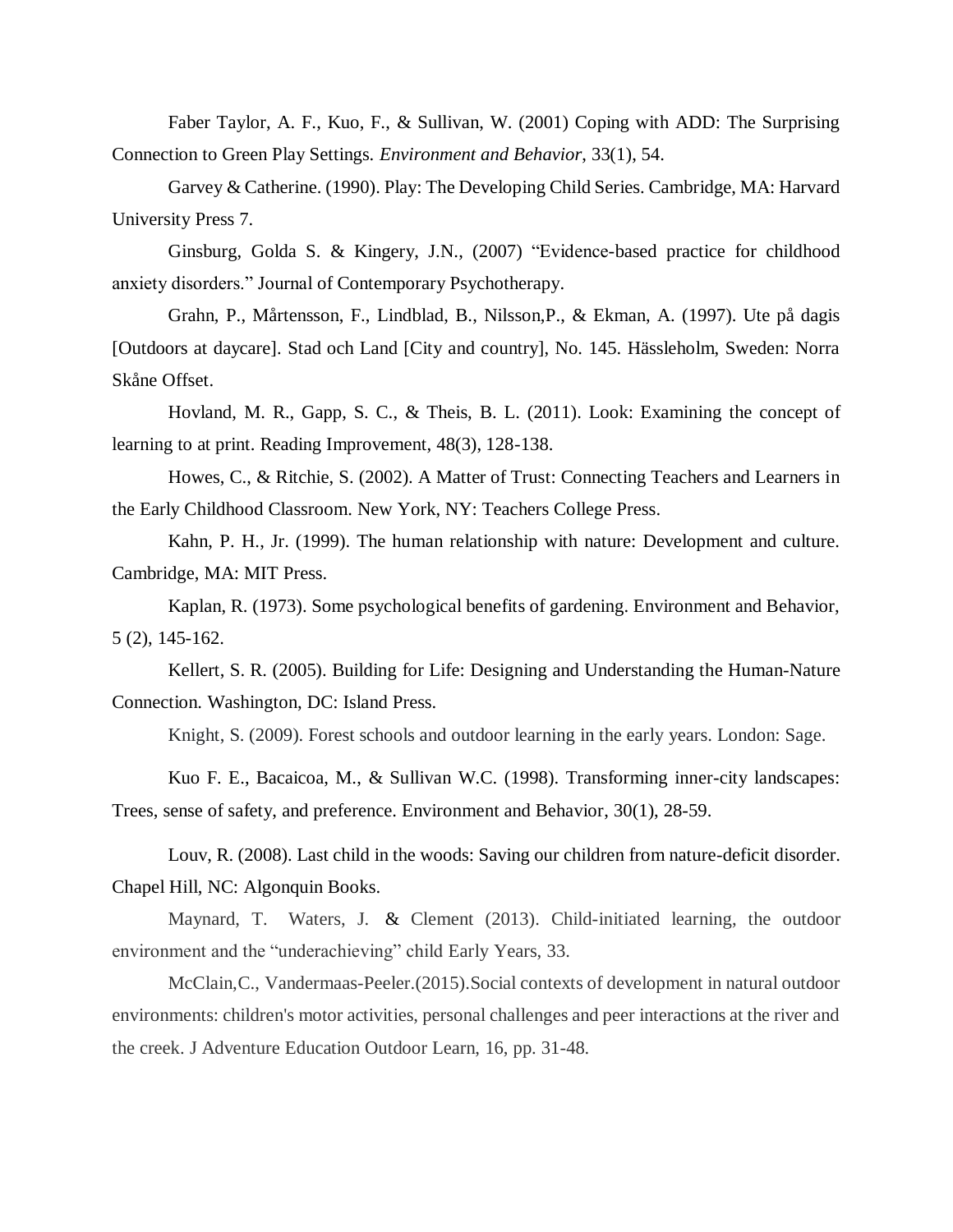Milteer, R. M., & Ginsburg, K. R. (2011). The Importance of Play in Promoting Healthy Child Development and maintaining Strong Parent-Child Bond: Focus on Children in Poverty. Pediatrics, 204-213.

Pellegrini, D. Dupuis, & P.K. Smith., (2007).Play in evolution and development Dev Rev, 27 , pp. 261-276.

Pellegrini, P.K. Smith., (1998).The development of play during childhood: forms and possible functions Child Psychology Psychiatry Rev, 3, pp. 51-57.

Pianta, R. C. (1999). Enhancing Relationships between Children and Teachers. Washington, DC: American Psychological Association.

Poresky, R. H. (1990). The young children's empathy measure: Reliability, validity, and effects of companion animal bonding. Psychological Reports, 66, 931-936.

Riddall-Leech, S. (2002). Childminding: A course book for the CACHE certificate in childminding practice (CCP). Oxford: Heinemann.

Schulz, L. E., & Bonawitz, E. (2007). Serious fun: Preschoolers engage in more play that is exploratory when evidence is confounded. Developmental Psychology, 43(4), 1045-1050. doi:10.1037/0012- 1649.43.4.1045

Schultz, W. (2002). Inclusion with nature: The psychology of human-nature relations. In P. Schumck and W. P. Schultz (Eds.), Psychology of sustainable development (pp. 61-78). Boston, MA: Kluwer Academic Publisher.

Spivak, A. L., & Howes, C. (2011). Social and Relational Factors in Early Education and Prosocial Actions of Children of Diverse Ethno-cultural Communities. Merrill-Palmer Quarterly, 57(1), 1-24.

Taylor, A.F.,Wiley, A.,Kuo,F. E., & Sullivan,W. C. (1998). Growing up in the inner city: Green spaces as places to grow. *Environment and Behavior*, 30, 3-27.

Thompson, C. W., Aspinall, P. & Montarzino, A. (2008). The childhood factor: Adult visits to green places and the significance of childhood experience. Environment and Behavior, 40(1), 111-143.

Trawick-Smith, J., & Dziurgot, T. (2011). 'Good-fit' teacher–child play interactions and the subsequent autonomous play of preschool children. Early Childhood Research Quarterly, 26, 110–123.